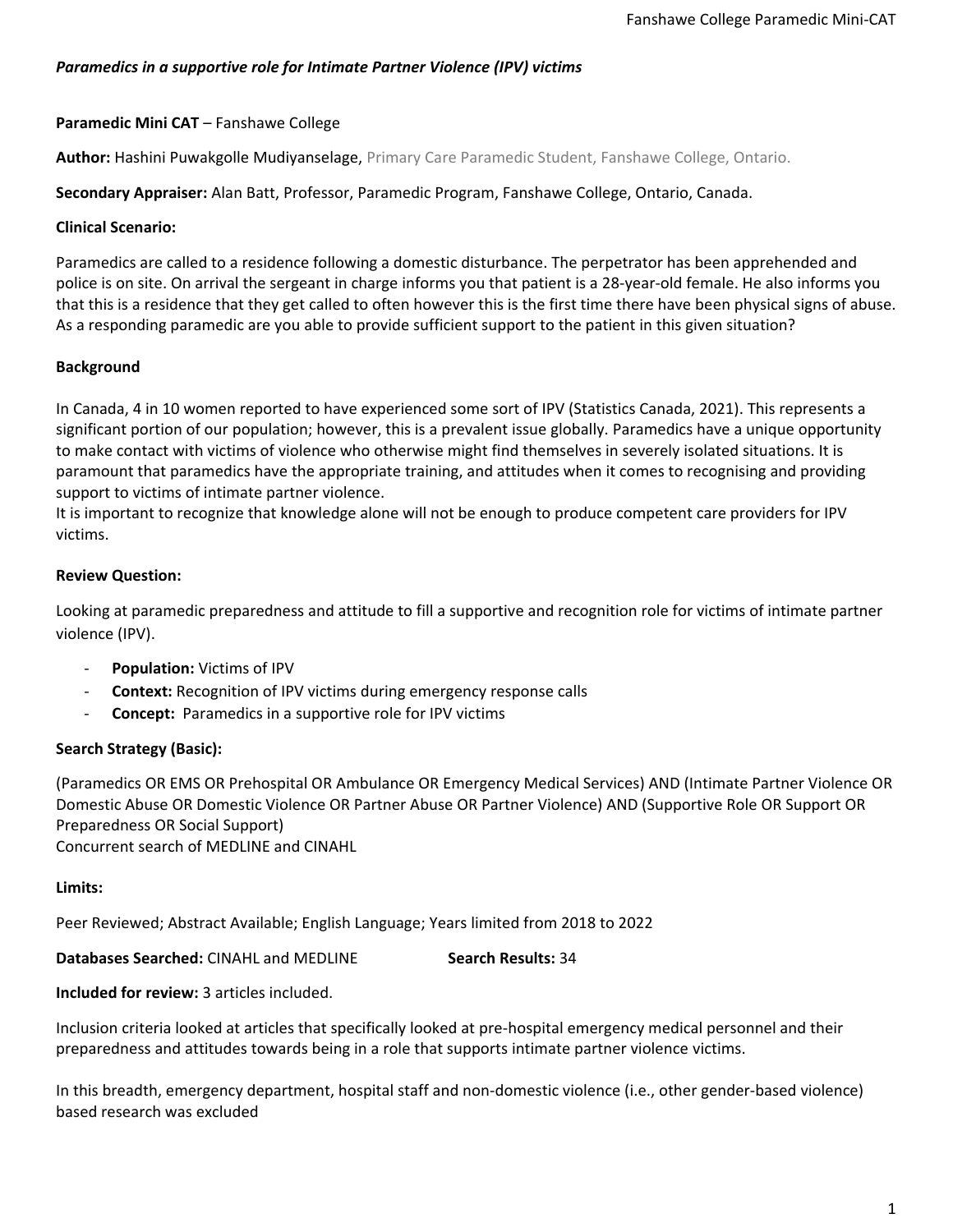| Title - Authors -     | <b>Summary and</b>      | Participant            | <b>Study Design</b>    | <b>Results</b>             | <b>Outcomes and Implications</b> | <b>Strengths and</b>  |
|-----------------------|-------------------------|------------------------|------------------------|----------------------------|----------------------------------|-----------------------|
| Year                  | <b>Context of Study</b> | <b>Characteristics</b> |                        |                            |                                  | <b>Limitations</b>    |
| The knowledge,        | This study is           | 28 final               | <b>Survey design</b>   | Knowledge was broken       | Based on the results of this     | <b>Strengths:</b>     |
| attitudes and         | geographically          | participants           | Using a modified       | into to two aspects:       | study, it can be deduced that    | - The researchers     |
| preparedness of       | located in Australia.   | (response rate of      | Physical Readiness to  | - Actual Knowledge (18     | paramedics may lack KAP to       | made appropriate      |
| Australian            |                         | 16.4%)                 | Manage Intimate        | items with a maximum       | properly manage IPV patients.    | ethical               |
| paramedics to         | It has been             |                        | Partner Violence       | score of 38): Median was   |                                  | considerations        |
| manage intimate       | recognized that         | Median age of 40       | Survey (modified       | 25 (IQR = 21-28) which     | With regards to knowledge        | - The use of analysis |
| partner violence      | victims of IPV are      | years.                 | PREMIS)                | equated to 65.8%           | the results seen were not        | methods and           |
| patients - a pilot    | receptive to care       |                        |                        | - Perceived Knowledge      | surprising but not ideal for     | pivoting to use       |
| study                 | that is performed in    | Voluntary              | Data collection was    | (employed 7 point Likert   | the work that needs to be        | medians on non-       |
|                       | a non-judgmental        | participation from a   | limited to a period of | scale): Median score was   | done when it comes to            | normal distribution   |
| Simon Sawyer,         | and empathetic          | convenience            | 3 months between       | $2.79$ (IQR = 2.43-3.86)   | supporting IPV patients. It is   | on the 5 subscales is |
| Angela Williams,      | manner where the        | sample. They were      | September and          | which puts them            | unsurprising given the lack of   | an astute approach    |
| Auston Rotheram,      | practitioner            | recruited online       | December 201.          | between minimal and        | training reported by the         | to look at the        |
| <b>Brett Williams</b> | showed confidence       | and represented        |                        | slightly prepared          | participants of this study.      | collected results.    |
|                       | in their skills and     | practising             | SPSS version 18 was    |                            |                                  | - The researchers     |
| 2018                  | knowledge.              | paramedics in a        | used to run the        |                            | These results also align with    | made considerations   |
|                       |                         | bachelor's degree      | analysis of collected  | With regards to previous   | what is seen in paramedic        | of the limitations of |
|                       | In this breadth         | conversion             | data.                  | training on IPV the        | students and allied healthcare   | their study           |
|                       | paramedics can          | program in a single    |                        | results were as follows:   | professions. It points to a      | (specifically         |
|                       | play a vital role in    | Australian             | Data collected was     | - No training: 67.9%       | fundamental issue starting at    | participant group     |
|                       | supporting and          | University.            | analysed using a       | - Minimal training either  | the initial curricula that is    | size) when doing      |
|                       | recognizing victims     |                        | Shapiro-Wilk's test.   | online or a single         | being taught.                    | analysis and          |
|                       | of IPV.                 | The participants       | Normal distribution    | lecture: 28.6%             |                                  | reporting on          |
|                       |                         | represent              | was not present        | - Only 1 participant       | Also, the lack of confidence in  | findings.             |
|                       | This study explores     | individuals across     | there for medians for  | reported having skill-     | perceived knowledge could        |                       |
|                       | the knowledge,          | Australia including    | the sub-scales (total  | based training.            | adversely impact the care        | <b>Weaknesses:</b>    |
|                       | attitudes, and          | Victoria, New South    | of 5) from the survey  |                            | provided to IPV patients as      | - The small sample    |
|                       | preparedness (KAP)      | Wales, Queensland,     | were calculated.       | The results on previous    | they may have a negative         | size presents an      |
|                       | of practising           | and Northern           |                        | personal experience of     | attitude towards the             | issue as it may not   |
|                       | paramedics when it      | Territory.             |                        | IPV were as follows:       | competence of the care they      | be representative of  |
|                       | comes to dealing        |                        |                        | - IPV against themselves:  | can provide.                     | the larger            |
|                       | with victims of IPV.    |                        |                        | 29.4% in males and         |                                  | population            |
|                       |                         |                        |                        | 55.6% in females.          | While the frequency of IPV       | - Voluntary           |
|                       |                         |                        |                        | - IPV witnessed in their   | calls in this participant group  | participation has an  |
|                       |                         |                        |                        | family: 53.6%              | was consistent with              | inherent bias due to  |
|                       |                         |                        |                        |                            | previously reported numbers,     | personal experience   |
|                       |                         |                        |                        | Frequency of IPV calls:    | it is important to recognise     | - Despite the high    |
|                       |                         |                        |                        | 89.3% believed they        | the under reporting of IPV       | internal consistency  |
|                       |                         |                        |                        | have encountered and       | due to the lack of recognition   | of modified PREMIS,   |
|                       |                         |                        |                        | IPV patient. Interestingly | during calls.                    | it has not been fully |
|                       |                         |                        |                        | 10.7% reported no          |                                  | validated for use in  |
|                       |                         |                        |                        | experience with IPV        |                                  |                       |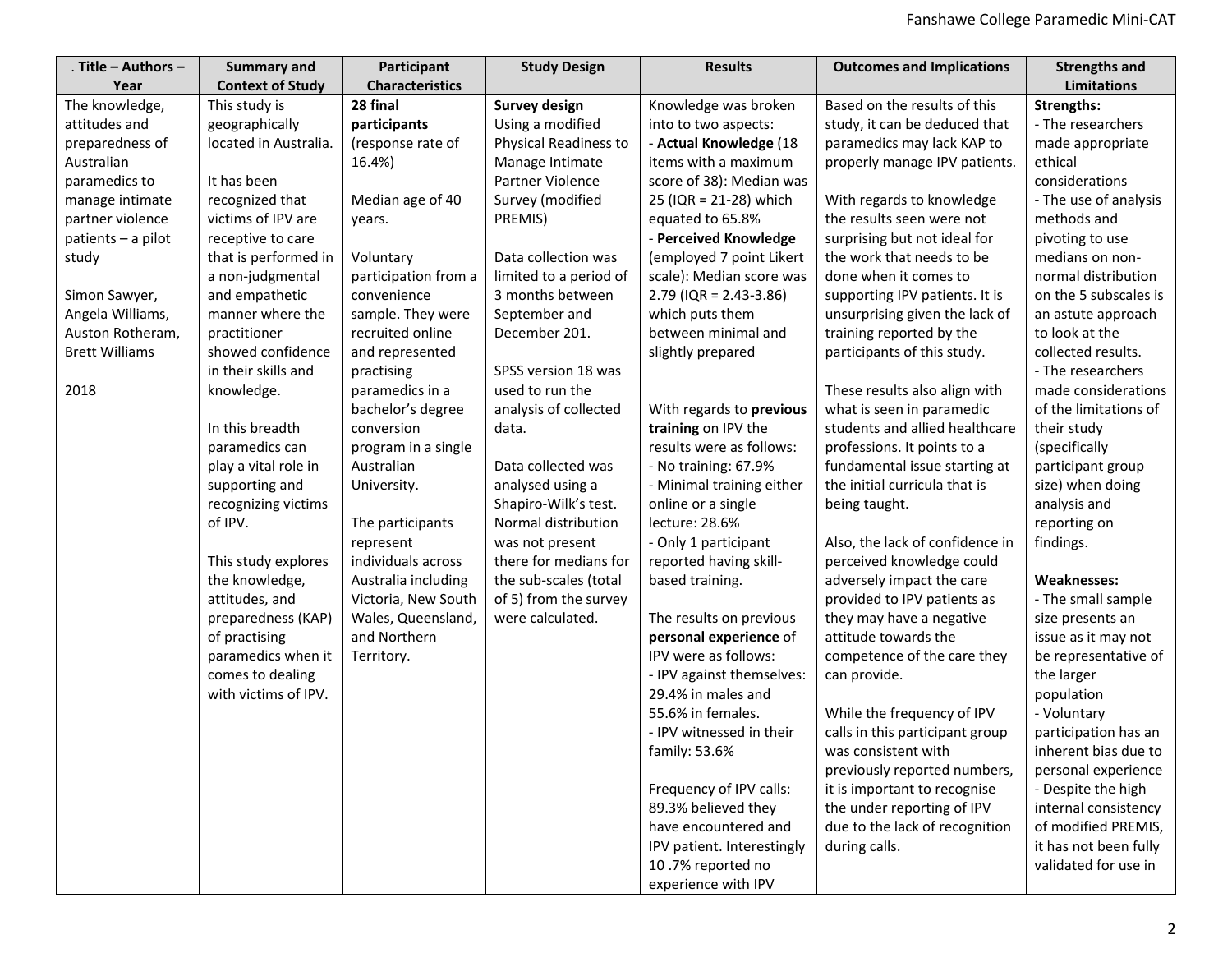| patients - they were all                                                                                                                      | the studied           |
|-----------------------------------------------------------------------------------------------------------------------------------------------|-----------------------|
| paramedics with 6-10                                                                                                                          | population            |
| years of experience.                                                                                                                          |                       |
| Paramedics as a<br>This study is<br>Delphi Method<br>3 rounds of surveying<br>This guideline leaves space to<br>42 participants               | <b>Strengths:</b>     |
| New Resource for<br>geographically<br>and amendments were<br>not only be adopted in                                                           | - The number and      |
| located in Australia.<br>Australia but also worldwide.<br>Inclusion of experts<br>The base set of<br>done to reach 100%<br>Women              | types of experts      |
| in research &<br>guidelines were built<br>Experiencing<br>It is going to be important for<br>consensus.                                       | included in the study |
| off the guideline set<br>effective educational<br>Intimate Partner<br>Focuses on the<br>service delivery;                                     | allows for a          |
| out by WHO in 2013<br>Violence<br>importance of a<br>healthcare<br>Based on the results the<br>programs and packages to be                    | comprehensive         |
| for health care<br>professionals;<br>final guideline document<br>built out for paramedic<br>coordinate                                        | analysis of the       |
| response from<br>professionals to deal<br>draft was broken in to 4<br>Simon Sawyer, Jan<br>specialty group<br>practitioners.                  | suggested             |
| Coles, Angela<br>paramedics when<br>advocates<br>with IPV patients.<br>separate aspects.                                                      | guidelines.           |
| Williams, Brett<br>Education about how to<br>they encounter<br><b>Alterations were</b>                                                        | - The authors were    |
| Williams<br>victims of IPV. At<br>interpret various signs of IPV<br>40 participants<br>made based on<br>- Recognize - looking at              | clear in the goal of  |
| the time of this<br>or if it is not will have to be<br>were initially<br>guidelines shared<br>the possible indicators of                      | this study and have   |
| invited and told to<br>robust. Recognition is<br>2018<br>study, there was no<br>that were impractical<br><b>IPV</b>                           | clearly laid out the  |
| paramount in an effective<br>standardized<br>suggest individuals<br>for paramedic                                                             | limitations of the    |
| guideline available.<br>that may not be<br>- Respond - talking to<br>response to IPV patients.<br>practice.                                   | study.                |
| include but should.<br>the IPV victims                                                                                                        |                       |
| It is believed that<br>8 suggestions were<br>The guidelines were<br>In responding it will be                                                  | <b>Weaknesses:</b>    |
| an effective system<br>made and 2 agreed<br>shared along with a<br>- Refer - providing local<br>important for paramedics to                   | - Delphi method in    |
| to support IPV<br>accessible resources<br>have the right attitude and<br>to participate.<br>survey that had the                               | its core has a        |
| victims can help<br>ensure that they are alert,<br>responses - agree,                                                                         | limitation in the     |
| break the cycle of<br>safe and that it is done<br>abstain, and<br>- Record - proper                                                           | selection of          |
| violence.<br>disagree. Based on<br>documentation of<br>privately.                                                                             | participants as the   |
| the collated<br>interaction including                                                                                                         | list for reaching out |
| In consideration of the refer<br>While this is based<br>responses, guidelines<br>medical specifics                                            | is selected by the    |
| in Australia, the<br>were altered and<br>section of the guidelines.                                                                           | authors               |
| shared for the next<br>Resources should be local,<br>goal was to create a                                                                     | - There were certain  |
| draft guideline that<br>well researched and have a<br>round of the survey.                                                                    | aspects of the        |
| can be adapted<br>proper procedure in place for                                                                                               | guideline that would  |
| worldwide.<br>it to be successful.<br>This process was                                                                                        | benefit with a lot    |
| repeated till there                                                                                                                           | more research. This   |
| was complete<br>Records are important as it                                                                                                   | includes the          |
| will be important in legal<br>consensus.                                                                                                      | effectiveness of      |
| proceedings but also having                                                                                                                   | paramedics            |
| Study participants<br>information on the response                                                                                             | employing             |
| had the option to be<br>to IPV victims. This is a huge                                                                                        | suggested methods     |
| known or<br>hole in our current                                                                                                               | on the field          |
| awareness.<br>anonymous.                                                                                                                      |                       |
| Relationship of<br>This study is<br>1023 participants<br>One of the key takeaways is<br><b>Descriptive study</b><br>The mean scores were as   | <b>Strengths</b>      |
| knowledge about<br>geographically<br>follows:<br>that HPRSVAWS scores<br><b>Using ATVAWS</b>                                                  | - This study had a    |
| increased with age and the<br>and attitudes<br>located in Turkey.<br>Mean age $28.79 \pm$<br>(Attitudes towards<br>- ATVAWS: $46.68 \pm 6.92$ | representative        |
| years of service. This shows a<br>towards violence<br>6.66<br>Violence against<br>$(min = 19; max = 95)$                                      | sample of the         |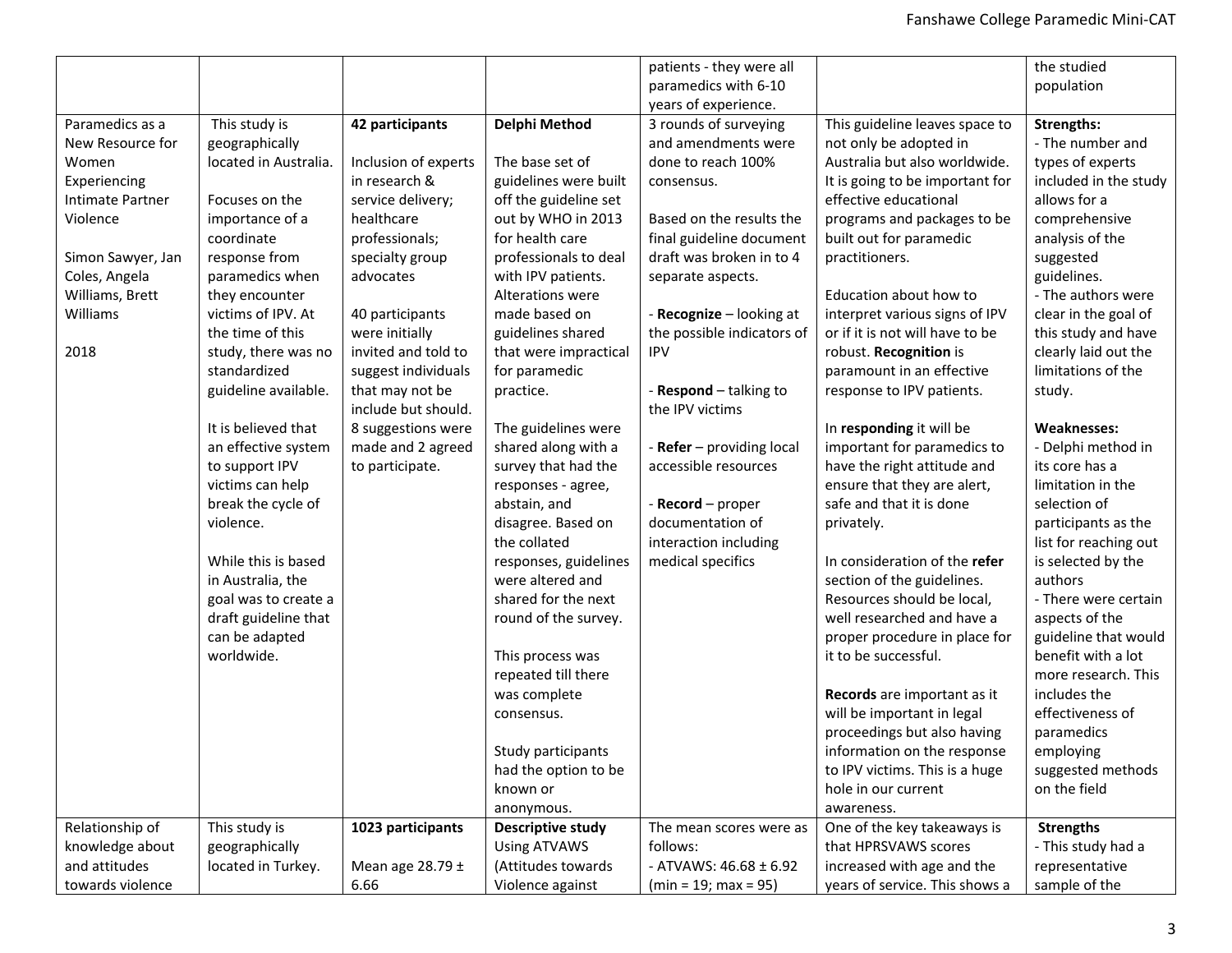| with recognition of  | The research        |                     | Women Scale) and       |                            | positive attitude towards     | population in        |
|----------------------|---------------------|---------------------|------------------------|----------------------------|-------------------------------|----------------------|
| violence against     | looked at attitudes | They reached out    | HPRSVAWS (Health       | - HPRSVAWS: 20.31 ±        | victims of violence and often | question             |
| women among          | towards violence as | to all the members  | Staff's Recognition of | $3.23$ (min = 0; max = 31) | relates to better care        | - The authors        |
| health staff in pre- | this often gravely  | of the Paramedic    | Signs of Violence      |                            | provided.                     | employed             |
| hospital emergency   | impacts             | and Prehospital     | against Women          | Higher scores in           |                               | appropriate analysis |
| medical services     | intervention. It    | Emergency           | Scale)                 | ATVAWS were observed       | This above trend may be due   | of their data and    |
|                      | looks at the        | Medicine            |                        | in participants who were   | to the increase of knowledge  | ensured that ethical |
| Sureyya Gumussoy,    | correlation         | Association.        | Data collection        | males, married, lived in a | through experience, which     | considerations and   |
| Sevgul Donmez, Ali   | between the lack of |                     | between April and      | village or town and        | challenges and helps          | limitations were     |
| Eksi, Nursel Alp Dal | knowledge,          | Employed a simple   | December 2019.         | between the age            | recognize traditional         | considered.          |
|                      | attitudes and the   | random probability  | Cross-sectional        | between 20 and 29.         | attitudes. The move away      |                      |
| 2021                 | competence of care  | sampling method.    | study.                 |                            | from cultural acceptance of   | Weaknesses           |
|                      | provided by         |                     |                        | Conversely, high scores    | violence helps provide more   | - Participation was  |
|                      | prehospital care    | The authors share   | Analysis done using    | in HPRSVAWS were           | competent care for victims.   | voluntary, and may   |
|                      | providers.          | that this sample of | SPSS.                  | observed in participants   |                               | have attracted       |
|                      |                     | participants were   | Normal distribution    | who were female, had a     | Higher scores in ATVAWS       | participants with an |
|                      | It also focused on  | representative of   | analysed through       | master's degree, over 20   | showed a more traditional     | agenda and may       |
|                      | the cultural values | the population      | Kolmogorov-Smirnov     | years of service and lived | approach to violence as       | have purposely       |
|                      | that perceive       | under question.     | test. The correlation  | in the city.               | something that is normalized  | influenced their     |
|                      | violence against    |                     | between variables      |                            |                               | responses            |
|                      | women as            |                     | (both dependant and    | One of the key results     | It was also observed that     | - As the surveys     |
|                      | "acceptable         |                     | independent) was       | also recognised is that    | those with personal           | were performed       |
|                      | behavior".          |                     | calculated using T- &  | males scored higher in     | experience of domestic        | online, there may    |
|                      |                     |                     | F-test and Pearson     | ATVAWS and lower in        | violence scored higher in     | have been areas of   |
|                      |                     |                     | Correlation.           | <b>HPRSAWS</b> when        | ATVAWS as culturally they     | misunderstanding,    |
|                      |                     |                     |                        | compared to their          | may have accepted that        | miscommunication,    |
|                      |                     |                     |                        | female counterparts.       | violence is a normal part of  | and technical        |
|                      |                     |                     |                        |                            | their lives.                  | difficulties         |
|                      |                     |                     |                        |                            |                               |                      |
|                      |                     |                     |                        |                            | This study emphasizes the     |                      |
|                      |                     |                     |                        |                            | need for recognition of       |                      |
|                      |                     |                     |                        |                            | personal attitudes in         |                      |
|                      |                     |                     |                        |                            | paramedic practitioners. It   |                      |
|                      |                     |                     |                        |                            | also shows that education     |                      |
|                      |                     |                     |                        |                            | early on can help curb the    |                      |
|                      |                     |                     |                        |                            | slow changes in attitude that |                      |
|                      |                     |                     |                        |                            | come by experiential          |                      |
|                      |                     |                     |                        |                            | interventions through a long  |                      |
|                      |                     |                     |                        |                            | career.                       |                      |
|                      |                     |                     |                        |                            |                               |                      |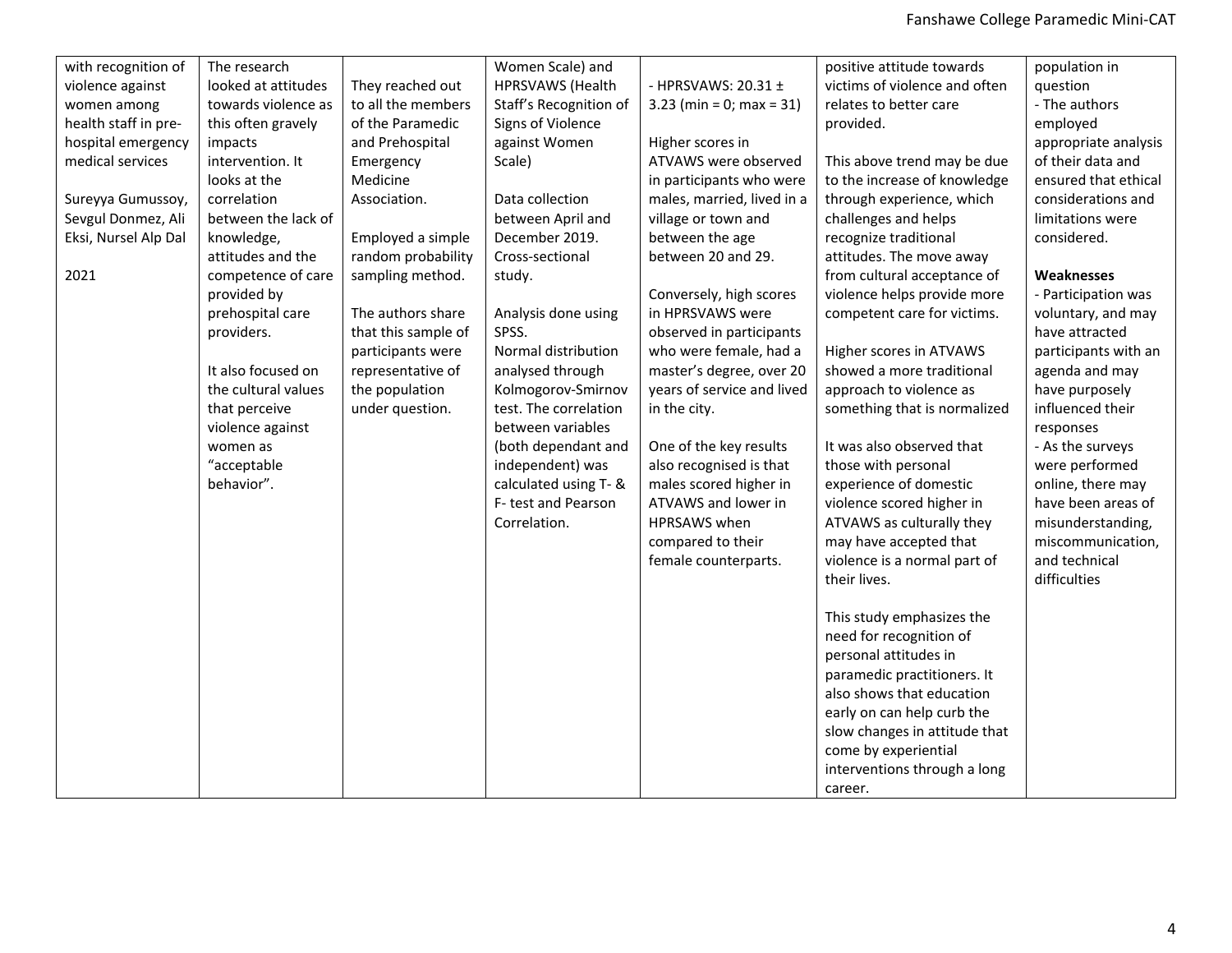# **Comments:**

There is a severe lack of research on paramedic response to IPV victims in Ontario but also Canada at large in recent years. The studies included here have the breadth to provide a foundation for some of the research that should be done here in Canada.

It is also imperative that we recognize that it is not sufficient to make decisions based on research done in allied health care fields outside paramedicine. There is a huge impact on the care that is to be provided base on cultural and personal experiences of paramedics. So it is important too look within the paramedic field to understand shortcomings in attitude.

# **Considerations:**

It is important to look in to demographical and experience-based impact on general attitude of paramedics in their response to victims of IPV. There also needs to be special consideration on the perceived effectiveness of paramedic provided resources from the point of view from IPV victims.

It would also be ideal to produce a validated survey that can be used to recognize knowledge attitudes and preparedness of paramedics. Research to specifically build out a data collection survey would be an important next step.

While education is of utmost importance in building up attitudes and competence of responders, it is important to have checks and balances to look at the efficacy of the programs in place. It is also important to consider the cultural implication and personal bias against victims of IPV so that paramedics can actively avoid negative impacts on the care that is being provided.

# **Clinical bottom line:**

It is important for Paramedics to be able to have the right attitudes and feel comfortable in their knowledge on IPV. It is important that curricula and services give special consideration to this topic and ensure that it is not an after thought. It is also important to make paramedics aware of the resources that they can connect victims of IPV. It would be beneficial to set up standardized approaches to IPV response provincially and provide guidance to local services on how to customize it.

Paramedics may be the only interaction with a possible health care resource that IPV victims may encounter. There is a responsibility that every paramedic holds in every interaction with patients. To be successful, paramedics need to be provided the appropriate tools to be able to be competent care providers to victims of IPV.

## **References:**

- Government of Canada, S. C. (2021, April 26). *Intimate partner violence in Canada, 2018*. The Daily . Retrieved February 18, 2022, from https://www150.statcan.gc.ca/n1/daily-quotidien/210426/dq210426b-eng.htm
- Gümüşsoy, S., Dönmez, S., Ekşi, A., & Dal, N. A. (2021). Relationship of knowledge about and attitudes towards violence with recognition of violence against women among health staff in pre-hospital emergency medical services. *International Emergency Nursing*, *56*, 100975. https://doi.org/10.1016/j.ienj.2021.100975
- Sawyer, S., Williams, A., Rotheram, A., & Williams, B. (2018). The knowledge, attitudes and preparedness of Australian paramedics to manage intimate partner violence patients – a pilot study. *Australasian Journal of Paramedicine*, *15*(2). https://doi.org/10.33151/ajp.15.2.564
- Sawyer, S., Coles, J., Williams, A., & Williams, B. (2018). Paramedics as a new resource for women experiencing intimate partner violence. *Journal of Interpersonal Violence*, *36*(5-6). https://doi.org/10.1177/0886260518769363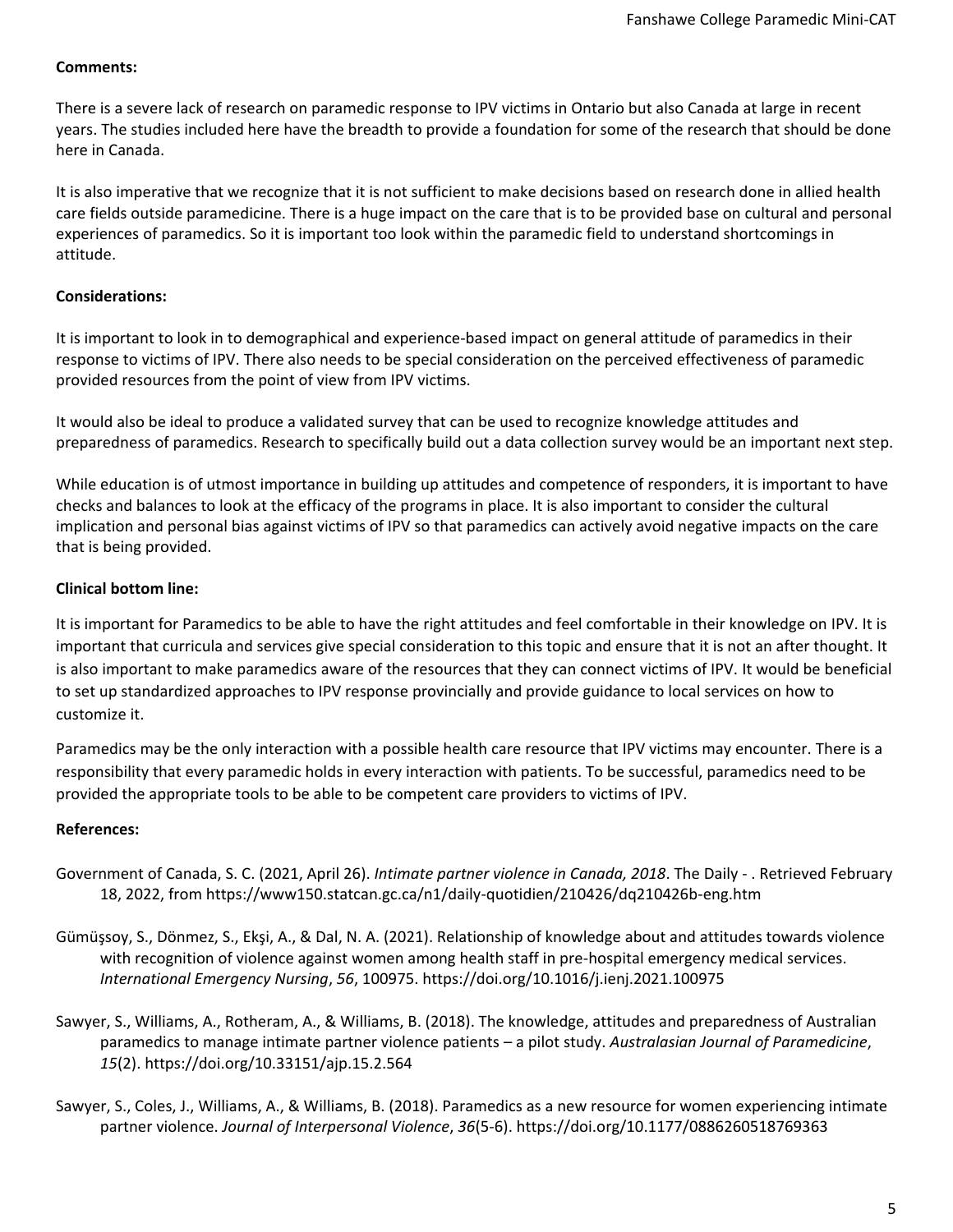# **APPENDIX: Breakdown of Search Strategy**

| #               | Query                        | Limiters/Expanders                                                                                                                                    | <b>Last Run Via</b>                                                                                                                        | <b>Results</b> |
|-----------------|------------------------------|-------------------------------------------------------------------------------------------------------------------------------------------------------|--------------------------------------------------------------------------------------------------------------------------------------------|----------------|
|                 | S18 S6 AND S12 AND S17       | Limiters - Abstract Available; English Language; Peer Reviewed<br>Narrow by Language: - english<br>Search modes - Find any of my search terms         | Interface - EBSCOhost Research<br>Databases<br>Search Screen - Advanced Search<br>Database - CINAHL Plus with Full<br>Text;MEDLINE         | 34             |
|                 | S17 S13 OR S14 OR S15 OR S16 | Expanders - Apply related words; Apply equivalent subjects<br>Search modes - Find all my search terms                                                 | Interface - EBSCOhost Research<br><b>Databases</b><br>Search Screen - Advanced Search<br>Database - CINAHL Plus with Full<br>Text; MEDLINE | 301,080        |
|                 | S16 social support           | Limiters - Published Date: 20180101-20221231; English Language; Peer Reviewed; Human;<br>Language: English<br>Search modes - Find all my search terms | Interface - EBSCOhost Research<br><b>Databases</b><br>Search Screen - Advanced Search<br>Database - CINAHL Plus with Full<br>Text; MEDLINE | 27,735         |
|                 | $S15$ preparedness           | Limiters - Published Date: 20180101-20221231; English Language; Peer Reviewed; Human;<br>Language: English<br>Search modes - Find all my search terms | Interface - EBSCOhost Research<br>Databases<br>Search Screen - Advanced Search<br>Database - CINAHL Plus with Full<br>Text; MEDLINE        | 7,483          |
|                 | $ S14 $ support              | Limiters - Published Date: 20180101-20221231; English Language; Peer Reviewed; Human;<br>Language: English<br>Search modes - Find all my search terms | Interface - EBSCOhost Research<br>Databases<br>Search Screen - Advanced Search<br>Database - CINAHL Plus with Full<br>Text; MEDLINE        | 294,945        |
|                 | S13 supportive role          | Limiters - Published Date: 20180101-20221231; English Language; Peer Reviewed; Human;<br>Language: English<br>Search modes - Find all my search terms | Interface - EBSCOhost Research<br><b>Databases</b><br>Search Screen - Advanced Search<br>Database - CINAHL Plus with Full<br>Text; MEDLINE | 606            |
| S <sub>12</sub> | $\vert$ S11                  | S7 OR S8 OR S9 OR S10 OR Expanders - Apply related words; Apply equivalent subjects<br>Search modes - Find all my search terms                        | Interface - EBSCOhost Research<br><b>Databases</b><br>Search Screen - Advanced Search<br>Database - CINAHL Plus with Full<br>Text; MEDLINE | 52,780         |
|                 | S11 partner violence         | Expanders - Apply related words; Apply equivalent subjects<br>Search modes - Find all my search terms                                                 | Interface - EBSCOhost Research<br>Databases<br>Search Screen - Advanced Search                                                             | 29,988         |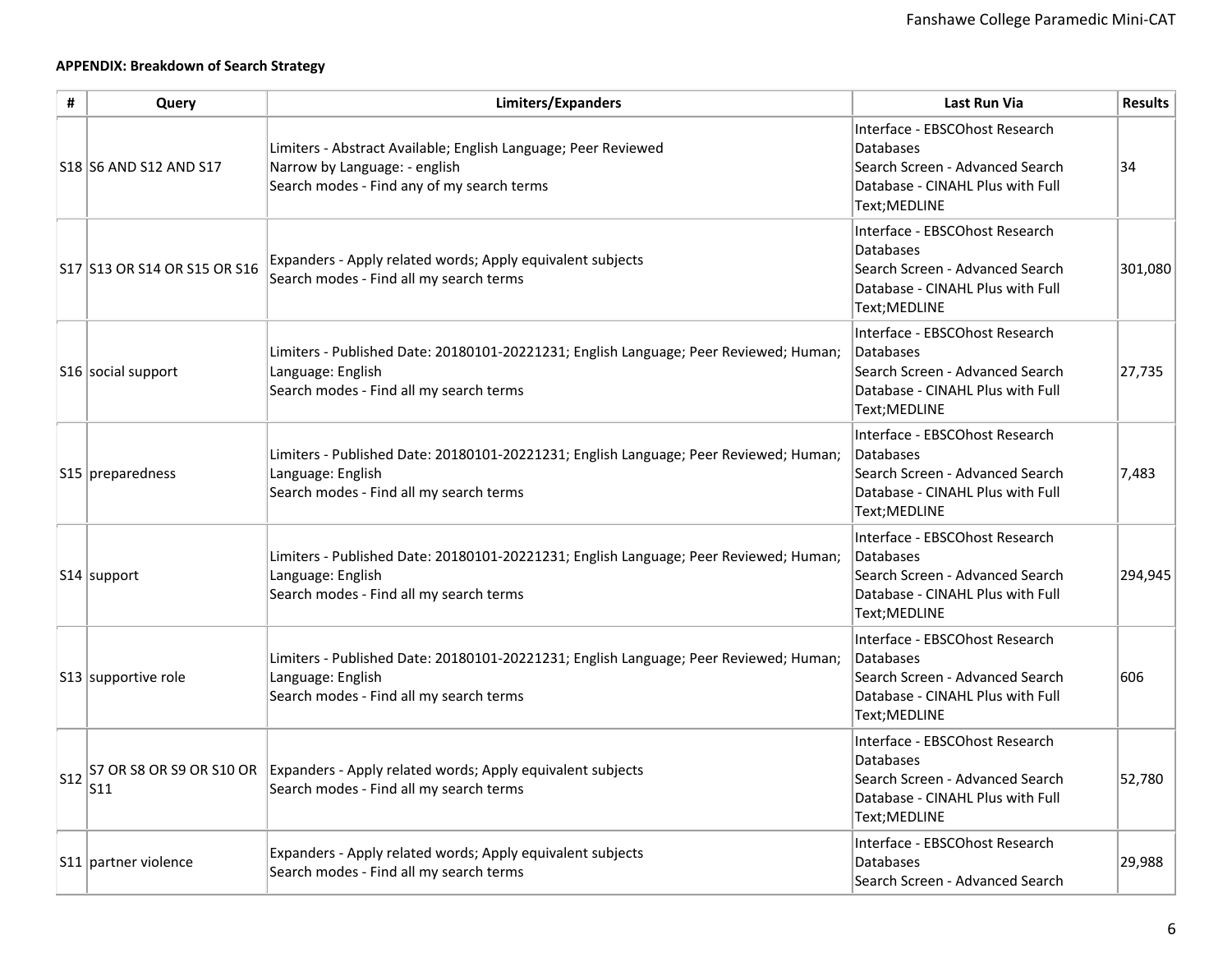|                |                               |                                                                                                       | Database - CINAHL Plus with Full<br>Text; MEDLINE                                                                                   |         |
|----------------|-------------------------------|-------------------------------------------------------------------------------------------------------|-------------------------------------------------------------------------------------------------------------------------------------|---------|
|                | S10 partner abuse             | Expanders - Apply related words; Apply equivalent subjects<br>Search modes - Find all my search terms | Interface - EBSCOhost Research<br>Databases<br>Search Screen - Advanced Search<br>Database - CINAHL Plus with Full<br>Text; MEDLINE | 23,707  |
| S9             | domestic violence             | Expanders - Apply related words; Apply equivalent subjects<br>Search modes - Find all my search terms | Interface - EBSCOhost Research<br>Databases<br>Search Screen - Advanced Search<br>Database - CINAHL Plus with Full<br>Text; MEDLINE | 25,265  |
| S8             | domestic abuse                | Expanders - Apply related words; Apply equivalent subjects<br>Search modes - Find all my search terms | Interface - EBSCOhost Research<br>Databases<br>Search Screen - Advanced Search<br>Database - CINAHL Plus with Full<br>Text; MEDLINE | 19,164  |
| S7             | intimate partner violence     | Expanders - Apply related words; Apply equivalent subjects<br>Search modes - Find all my search terms | Interface - EBSCOhost Research<br>Databases<br>Search Screen - Advanced Search<br>Database - CINAHL Plus with Full<br>Text; MEDLINE | 34,082  |
| S <sub>6</sub> | S1 OR S2 OR S3 OR S4 OR<br>S5 | Expanders - Apply related words; Apply equivalent subjects<br>Search modes - Find all my search terms | Interface - EBSCOhost Research<br>Databases<br>Search Screen - Advanced Search<br>Database - CINAHL Plus with Full<br>Text; MEDLINE | 220,461 |
| S <sub>5</sub> | emergency medical<br>services | Expanders - Apply related words; Apply equivalent subjects<br>Search modes - Find all my search terms | Interface - EBSCOhost Research<br>Databases<br>Search Screen - Advanced Search<br>Database - CINAHL Plus with Full<br>Text; MEDLINE | 167,060 |
| S4             | ambulance                     | Expanders - Apply related words; Apply equivalent subjects<br>Search modes - Find all my search terms | Interface - EBSCOhost Research<br>Databases<br>Search Screen - Advanced Search<br>Database - CINAHL Plus with Full<br>Text; MEDLINE | 28,489  |
| S3             | prehospital                   | Expanders - Apply related words; Apply equivalent subjects<br>Search modes - Find all my search terms | Interface - EBSCOhost Research<br>Databases<br>Search Screen - Advanced Search                                                      | 37,617  |